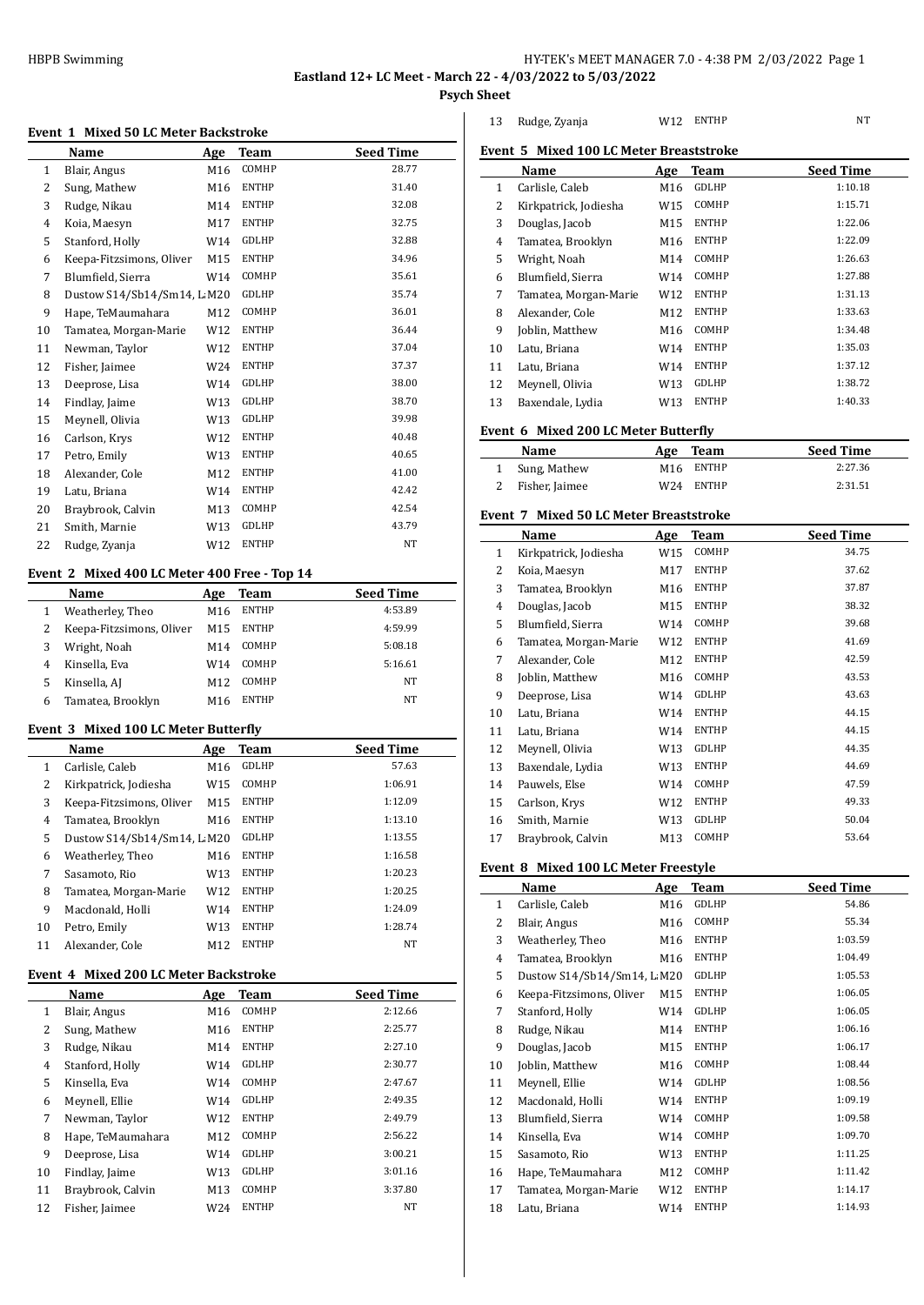**Psych Sheet**

### **Event 8 ...(Mixed 100 LC Meter Freestyle)**

|    | Name              | Age | Team         | <b>Seed Time</b> |
|----|-------------------|-----|--------------|------------------|
| 19 | Latu, Briana      | W14 | <b>ENTHP</b> | 1:14.93          |
| 20 | Petro, Emily      | W13 | <b>ENTHP</b> | 1:15.05          |
| 21 | Kinsella, AJ      | M12 | COMHP        | 1:15.43          |
| 22 | Baxendale, Lydia  | W13 | <b>ENTHP</b> | 1:15.51          |
| 23 | Findlay, Jaime    | W13 | GDLHP        | 1:17.14          |
| 24 | Alexander, Cole   | M12 | <b>ENTHP</b> | 1:17.35          |
| 25 | Newman, Taylor    | W12 | <b>ENTHP</b> | 1:17.94          |
| 26 | Pauwels, Else     | W14 | <b>COMHP</b> | 1:20.38          |
| 27 | Braybrook, Calvin | M13 | COMHP        | 1:21.13          |
| 28 | Rudge, Zyanja     | W12 | <b>ENTHP</b> | NT               |
|    |                   |     |              |                  |

# **Event 9 Mixed 800 LC Meter 800 Free - Top 7**

| Name               |     | Age Team  | <b>Seed Time</b> |
|--------------------|-----|-----------|------------------|
| 1 Fisher, Jaimee   |     | W24 ENTHP | NT               |
| 2 Weatherley, Theo | M16 | ENTHP     | <b>NT</b>        |

### **Event 10 Mixed 200 LC Meter Breaststroke**

|   | Name                  | Age             | Team         | <b>Seed Time</b> |  |  |  |
|---|-----------------------|-----------------|--------------|------------------|--|--|--|
| 1 | Kirkpatrick, Jodiesha | W15             | <b>COMHP</b> | 2:45.65          |  |  |  |
| 2 | Alexander, Cole       | M <sub>12</sub> | <b>ENTHP</b> | 3:24.60          |  |  |  |
| 3 | Meynell, Olivia       | W13             | <b>GDLHP</b> | 3:25.16          |  |  |  |
| 4 | Baxendale, Lydia      | W13             | <b>ENTHP</b> | 3:30.53          |  |  |  |
| 5 | Joblin, Matthew       | M16             | <b>COMHP</b> | <b>NT</b>        |  |  |  |
| 6 | Latu, Briana          | W14             | <b>ENTHP</b> | <b>NT</b>        |  |  |  |
|   |                       |                 |              |                  |  |  |  |

#### **Event 11 Mixed 100 LC Meter Backstroke**

|    | Name                        | Age             | Team         | <b>Seed Time</b> |
|----|-----------------------------|-----------------|--------------|------------------|
| 1  | Blair, Angus                | M <sub>16</sub> | COMHP        | 1:01.57          |
| 2  | Rudge, Nikau                | M14             | <b>ENTHP</b> | 1:09.70          |
| 3  | Sung, Mathew                | M <sub>16</sub> | <b>ENTHP</b> | 1:10.34          |
| 4  | Stanford, Holly             | W14             | <b>GDLHP</b> | 1:10.79          |
| 5  | Dustow S14/Sb14/Sm14, L M20 |                 | <b>GDLHP</b> | 1:15.31          |
| 6  | Hape, TeMaumahara           | M12             | COMHP        | 1:15.60          |
| 7  | Kinsella, Eva               | W14             | COMHP        | 1:17.18          |
| 8  | Deeprose, Lisa              | W14             | <b>GDLHP</b> | 1:20.92          |
| 9  | Newman, Taylor              | W12             | <b>ENTHP</b> | 1:21.60          |
| 10 | Findlay, Jaime              | W13             | GDLHP        | 1:24.06          |
| 11 | Carlson, Krys               | W12             | <b>ENTHP</b> | 1:35.19          |
| 12 | Braybrook, Calvin           | M13             | COMHP        | 1:36.03          |
| 13 | Rudge, Zvanja               | W12             | <b>ENTHP</b> | 1:39.02          |

# **Event 12 Mixed 200 LC Meter IM**

|                | Name                     | Age | <b>Team</b>  | <b>Seed Time</b> |
|----------------|--------------------------|-----|--------------|------------------|
| $\mathbf{1}$   | Carlisle, Caleb          | M16 | GDLHP        | 2:14.06          |
| 2              | Kirkpatrick, Jodiesha    | W15 | COMHP        | 2:32.02          |
| 3              | Fisher, Jaimee           | W24 | <b>ENTHP</b> | 2:32.86          |
| $\overline{4}$ | Koia, Maesyn             | M17 | <b>ENTHP</b> | 2:33.74          |
| 5              | Sung, Mathew             | M16 | <b>ENTHP</b> | 2:34.63          |
| 6              | Douglas, Jacob           | M15 | <b>ENTHP</b> | 2:35.70          |
| 7              | Keepa-Fitzsimons, Oliver | M15 | <b>ENTHP</b> | 2:40.22          |
| 8              | Tamatea, Brooklyn        | M16 | <b>ENTHP</b> | 2:43.41          |
| 9              | Sasamoto, Rio            | W13 | <b>ENTHP</b> | 2:47.85          |
| 10             | Meynell, Ellie           | W14 | GDLHP        | 2:53.54          |
| 11             | Tamatea, Morgan-Marie    | W12 | <b>ENTHP</b> | 2:56.13          |
| 12             | Newman, Taylor           | W12 | <b>ENTHP</b> | 3:04.80          |
| 13             | Petro, Emily             | W13 | <b>ENTHP</b> | 3:08.37          |
| 14             | Latu, Briana             | W14 | <b>ENTHP</b> | 3:25.22          |
| 15             | Pauwels, Else            | W14 | COMHP        | NT               |
| 16             | Baxendale, Lydia         | W13 | <b>ENTHP</b> | NT               |
| 17             | Alexander, Cole          | M12 | <b>ENTHP</b> | NT               |
| 18             | Latu, Briana             | W14 | <b>ENTHP</b> | NT               |

# **Event 13 Mixed 50 LC Meter Freestyle**

|    | Name                        | Age | <b>Team</b>  | <b>Seed Time</b> |
|----|-----------------------------|-----|--------------|------------------|
| 1  | Carlisle, Caleb             | M16 | GDLHP        | 25.00            |
| 2  | Blair, Angus                | M16 | COMHP        | 26.52            |
| 3  | Koia, Maesyn                | M17 | <b>ENTHP</b> | 27.66            |
| 4  | Sung, Mathew                | M16 | ENTHP        | 29.22            |
| 5  | Weatherley, Theo            | M16 | <b>ENTHP</b> | 29.64            |
| 6  | Dustow S14/Sb14/Sm14, L M20 |     | GDLHP        | 29.81            |
| 7  | Tamatea, Brooklyn           | M16 | ENTHP        | 29.82            |
| 8  | Keepa-Fitzsimons, Oliver    | M15 | <b>ENTHP</b> | 29.93            |
| 9  | Rudge, Nikau                | M14 | ENTHP        | 30.30            |
| 10 | Joblin, Matthew             | M16 | COMHP        | 30.61            |
| 11 | Douglas, Jacob              | M15 | <b>ENTHP</b> | 30.62            |
| 12 | Fisher, Jaimee              | W24 | ENTHP        | 30.71            |
| 13 | Stanford, Holly             | W14 | GDLHP        | 30.74            |
| 14 | Meynell, Ellie              | W14 | GDLHP        | 30.99            |
| 15 | Macdonald, Holli            | W14 | <b>ENTHP</b> | 31.12            |
| 16 | Blumfield, Sierra           | W14 | COMHP        | 31.70            |
| 17 | Hape, TeMaumahara           | M12 | COMHP        | 32.00            |
| 18 | Wright, Noah                | M14 | COMHP        | 32.16            |
| 19 | Kinsella, Eva               | W14 | COMHP        | 32.49            |
| 20 | Baxendale, Lydia            | W13 | ENTHP        | 32.66            |
| 21 | Sasamoto, Rio               | W13 | <b>ENTHP</b> | 32.83            |
| 22 | Tamatea, Morgan-Marie       | W12 | ENTHP        | 32.84            |
| 23 | Deeprose, Lisa              | W14 | GDLHP        | 33.28            |
| 24 | Latu, Briana                | W14 | <b>ENTHP</b> | 33.75            |
| 25 | Petro, Emily                | W13 | ENTHP        | 33.98            |
| 26 | Kinsella, AJ                | M12 | COMHP        | 34.67            |
| 27 | Pauwels, Else               | W14 | COMHP        | 35.23            |
| 28 | Findlay, Jaime              | W13 | GDLHP        | 35.35            |
| 29 | Carlson, Krys               | W12 | <b>ENTHP</b> | 35.87            |
| 30 | Braybrook, Calvin           | M13 | COMHP        | 36.38            |
| 31 | Meynell, Olivia             | W13 | GDLHP        | 37.33            |
| 32 | Rudge, Zyanja               | W12 | <b>ENTHP</b> | 37.87            |
| 33 | Smith, Marnie               | W13 | GDLHP        | 39.52            |

### **Event 14 Mixed 400 LC Meter 400 IM - Top 14**

| <b>Name</b>      | Age | Team                  | <b>Seed Time</b> |
|------------------|-----|-----------------------|------------------|
| 1 Fisher, Jaimee |     | W <sub>24</sub> ENTHP | 5:14.94          |
| 2 Sung, Mathew   |     | M16 ENTHP             | 5:34.19          |
| 3 Newman, Taylor | W12 | ENTHP                 | <b>NT</b>        |

# **Event 15 Mixed 50 LC Meter Butterfly**

|              | Name                        | Age | Team         | <b>Seed Time</b> |
|--------------|-----------------------------|-----|--------------|------------------|
| $\mathbf{1}$ | Carlisle, Caleb             | M16 | GDLHP        | 26.07            |
| 2            | Sung, Mathew                | M16 | <b>ENTHP</b> | 30.13            |
| 3            | Koia, Maesyn                | M17 | <b>ENTHP</b> | 30.31            |
| 4            | Kirkpatrick, Jodiesha       | W15 | COMHP        | 30.89            |
| 5            | Dustow S14/Sb14/Sm14, L M20 |     | GDLHP        | 32.05            |
| 6            | Rudge, Nikau                | M14 | <b>ENTHP</b> | 32.08            |
| 7            | Joblin, Matthew             | M16 | COMHP        | 32.78            |
| 8            | Tamatea, Brooklyn           | M16 | <b>ENTHP</b> | 32.98            |
| 9            | Fisher, Jaimee              | W24 | <b>ENTHP</b> | 33.27            |
| 10           | Keepa-Fitzsimons, Oliver    | M15 | <b>ENTHP</b> | 33.30            |
| 11           | Tamatea, Morgan-Marie       | W12 | <b>ENTHP</b> | 33.32            |
| 12           | Douglas, Jacob              | M15 | <b>ENTHP</b> | 33.36            |
| 13           | Weatherley, Theo            | M16 | <b>ENTHP</b> | 33.79            |
| 14           | Macdonald, Holli            | W14 | <b>ENTHP</b> | 34.46            |
| 15           | Sasamoto, Rio               | W13 | <b>ENTHP</b> | 35.43            |
| 16           | Newman, Taylor              | W12 | <b>ENTHP</b> | 35.82            |
| 17           | Deeprose, Lisa              | W14 | GDLHP        | 36.68            |